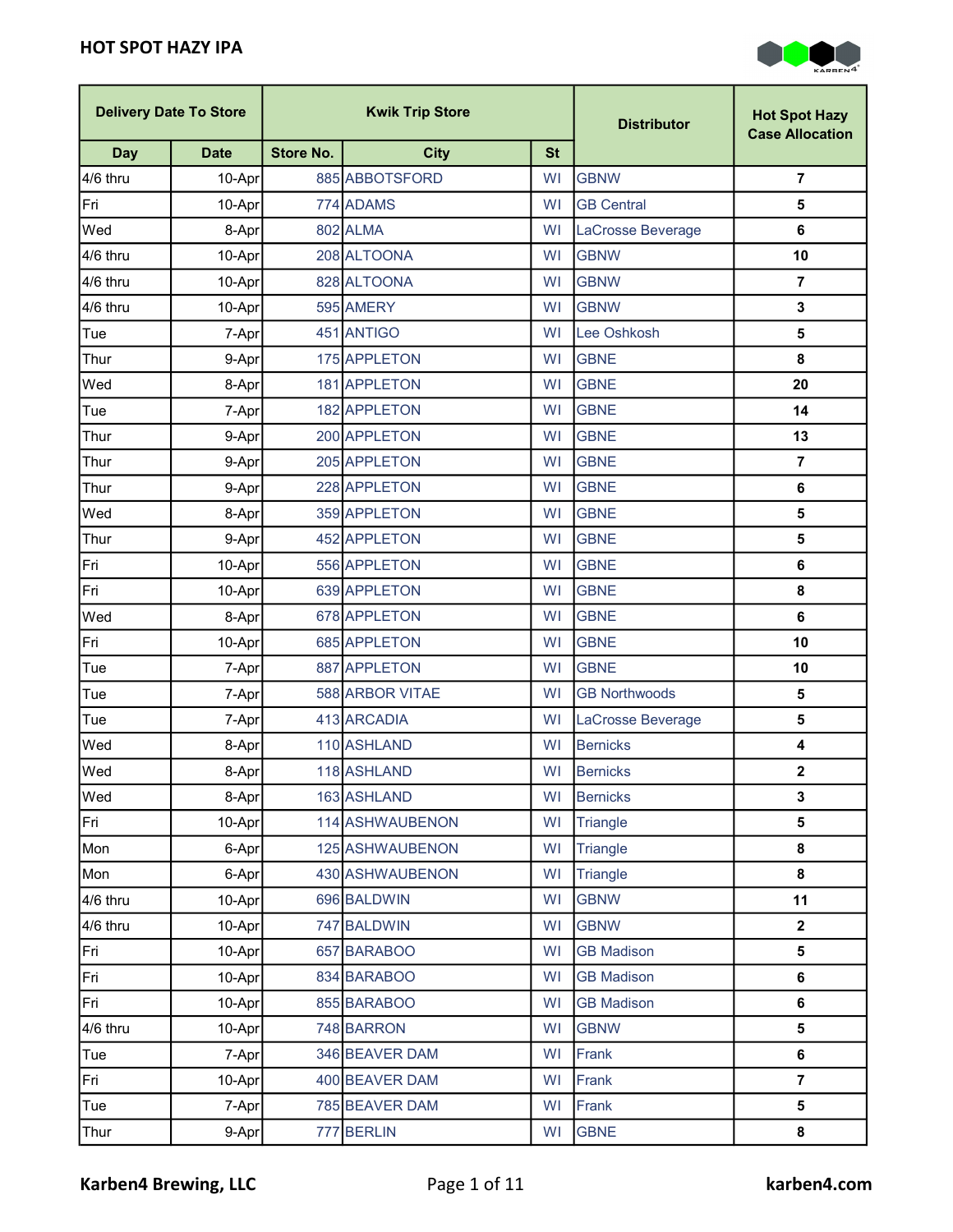

| <b>Kwik Trip Store</b><br><b>Delivery Date To Store</b> |             | <b>Distributor</b> | <b>Hot Spot Hazy</b><br><b>Case Allocation</b> |           |                     |                         |
|---------------------------------------------------------|-------------|--------------------|------------------------------------------------|-----------|---------------------|-------------------------|
| <b>Day</b>                                              | <b>Date</b> | <b>Store No.</b>   | <b>City</b>                                    | <b>St</b> |                     |                         |
| Wed                                                     | 8-Apr       |                    | 239 BIG BEND                                   | WI        | <b>GB Milwaukee</b> | 12                      |
| Wed                                                     | 8-Apr       |                    | 596 BLACK EARTH                                | WI        | <b>GB Madison</b>   | 8                       |
| Wed                                                     | 8-Apr       |                    | 240 BLACK RIVER FALLS                          | <b>WI</b> | LaCrosse Beverage   | 10                      |
| Tue                                                     | 7-Apr       |                    | 648 BLACK RIVER FALLS                          | WI        | LaCrosse Beverage   | 10                      |
| Wed                                                     | 8-Apr       |                    | 328 BLAIR                                      | <b>WI</b> | LaCrosse Beverage   | $\mathbf 3$             |
| 4/6 thru                                                | 10-Apr      |                    | 427 BLOOMER                                    | WI        | <b>GBNW</b>         | $\pmb{8}$               |
| Tue                                                     | 8-Apr       |                    | 621 BONDUEL                                    | <b>WI</b> | <b>Triangle</b>     | 8                       |
| Tue                                                     | 7-Apr       |                    | 231 BOSCOBEL                                   | WI        | Frank               | $\overline{\mathbf{2}}$ |
| Fri                                                     | 10-Aprl     |                    | 807 BRILLION                                   | <b>WI</b> | <b>GBNE</b>         | $\mathbf 3$             |
| Tue                                                     | 7-Apr       |                    | 1021 BRODHEAD                                  | WI        | <b>GB Madison</b>   | 6                       |
| Wed                                                     | 8-Apr       |                    | 401 BURLINGTON                                 | WI        | <b>GB Milwaukee</b> | 6                       |
| Wed                                                     | 8-Apr       |                    | 462 BURLINGTON                                 | <b>WI</b> | <b>GB Milwaukee</b> | 5                       |
| Fri                                                     | 10-Apr      |                    | 586 BUTLER                                     | WI        | <b>GB Milwaukee</b> | 8                       |
| Thur                                                    | 9-Apr       |                    | 1045 BYRON                                     | <b>MN</b> | Mega Beer           | 10                      |
| 4/6 thru                                                | 10-Apr      |                    | 922 CAMERON                                    | <b>WI</b> | <b>GBNW</b>         | $\overline{\mathbf{r}}$ |
| Wed                                                     | 8-Apr       |                    | 1010 CEDARBURG                                 | WI        | <b>GB Milwaukee</b> | $\boldsymbol{9}$        |
| 4/6 thru                                                | 10-Apr      |                    | 602 CHETEK                                     | <b>WI</b> | <b>GBNW</b>         | $\overline{\mathbf{5}}$ |
| Thur                                                    | 9-Apr       |                    | 630 CHILTON                                    | WI        | <b>GBNE</b>         | $\overline{\mathbf{4}}$ |
| 4/6 thru                                                | 10-Apr      |                    | 352 CHIPPEWA FALLS                             | WI        | <b>GBNW</b>         | 14                      |
| 4/6 thru                                                | 10-Apr      |                    | 381 CHIPPEWA FALLS                             | <b>WI</b> | <b>GBNW</b>         | $\overline{\mathbf{4}}$ |
| 4/6 thru                                                | 10-Apr      |                    | 525 CHIPPEWA FALLS                             | <b>WI</b> | <b>GBNW</b>         | $\overline{\mathbf{4}}$ |
| 4/6 thru                                                | 10-Apr      |                    | 660 CHIPPEWA FALLS                             | <b>WI</b> | <b>GBNW</b>         | $\overline{\mathbf{5}}$ |
| Thur                                                    | 9-Apr       |                    | 884 CLINTONVILLE                               | WI        | <b>GBNE</b>         | 5                       |
| Thur                                                    | 9-Apr       |                    | 808 COLUMBUS                                   | WI        | <b>GB Madison</b>   | 4                       |
| Tue                                                     | 7-Apr       |                    | 846 COON VALLEY                                | WI        | LaCrosse Beverage   | 3                       |
| Thur                                                    | 9-Apr       |                    | 650 COTTAGE GROVE                              | <b>WI</b> | <b>GB Madison</b>   | 20                      |
| Wed                                                     | 8-Apr       |                    | 833 CROSS PLAINS                               | <b>WI</b> | <b>GB Madison</b>   | 11                      |
| Thur                                                    | 9-Apr       |                    | 339 CUBA CITY                                  | <b>WI</b> | Frank               | 4                       |
| Tue                                                     | 7-Apr       |                    | 124 DE FOREST                                  | WI        | <b>GB Madison</b>   | 10                      |
| Tue                                                     | 7-Apr       |                    | 557 DE FOREST                                  | <b>WI</b> | <b>GB Madison</b>   | 10                      |
| Thur                                                    | 9-Apr       |                    | 105 DE PERE                                    | <b>WI</b> | Triangle            | $\overline{\mathbf{5}}$ |
| Fri                                                     | 10-Apr      |                    | 127 DE PERE                                    | <b>WI</b> | Triangle            | $\overline{\mathbf{4}}$ |
| Mon                                                     | 6-Apr       |                    | 416 DE PERE                                    | WI        | Triangle            | $\pmb{8}$               |
| Tue                                                     | 8-Apr       |                    | 594 DE PERE                                    | WI        | Triangle            | $\boldsymbol{9}$        |
| Tue                                                     | 7-Apr       |                    | 1060 DE PERE                                   | <b>WI</b> | Triangle            | 8                       |
| Fri                                                     | 10-Apr      |                    | 972 DELAFIELD                                  | WI        | <b>GB Milwaukee</b> | 6                       |
| Thur                                                    | 9-Apr       |                    | 1015 DENMARK                                   | <b>WI</b> | Triangle            | $\overline{\mathbf{5}}$ |
| Thur                                                    | 9-Apr       |                    | 340 DODGEVILLE                                 | WI        | Frank               | $\bf 6$                 |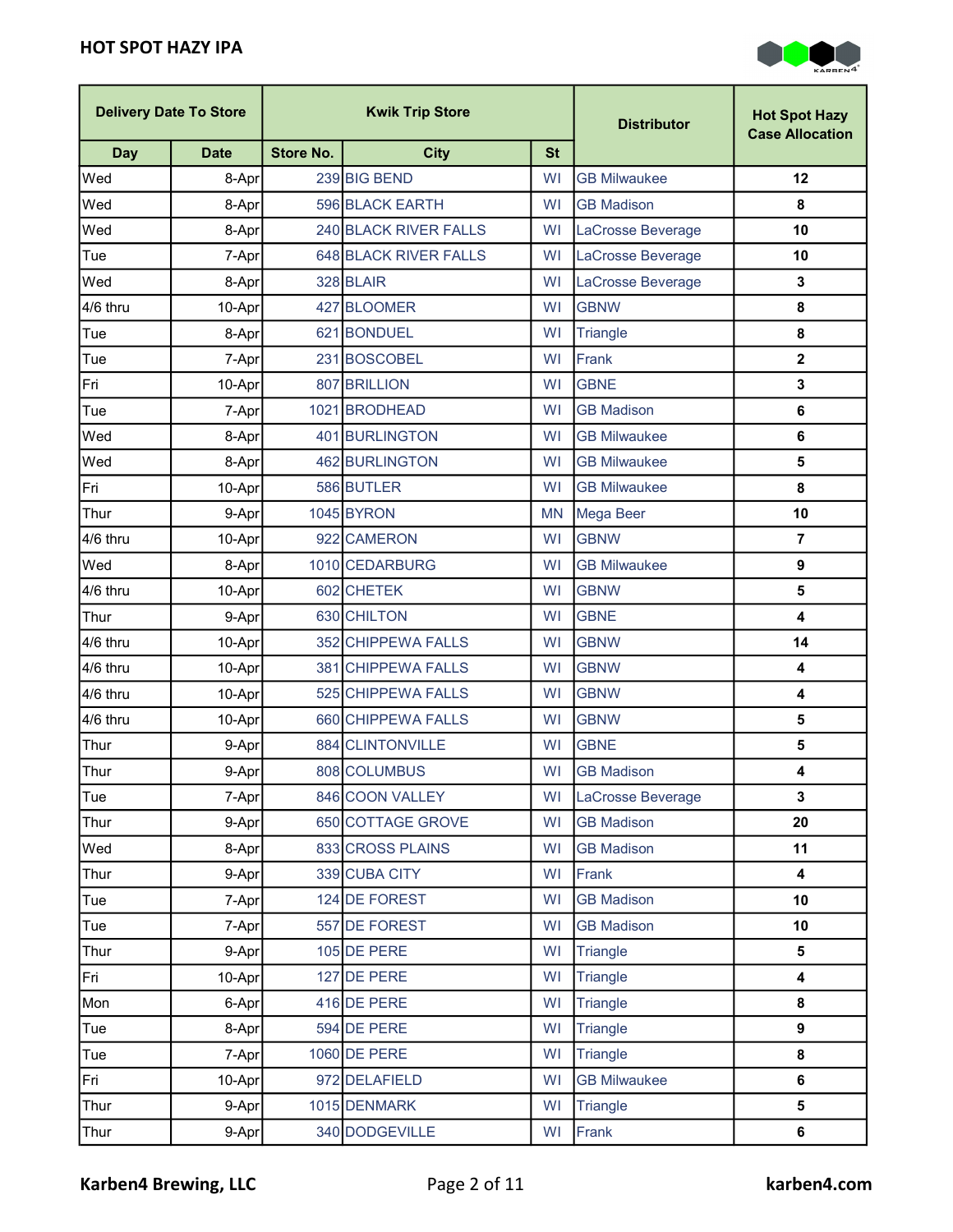

|            | <b>Delivery Date To Store</b> |                  | <b>Kwik Trip Store</b> |           | <b>Distributor</b>   | <b>Hot Spot Hazy</b><br><b>Case Allocation</b> |
|------------|-------------------------------|------------------|------------------------|-----------|----------------------|------------------------------------------------|
| <b>Day</b> | <b>Date</b>                   | <b>Store No.</b> | <b>City</b>            | <b>St</b> |                      |                                                |
| Tue        | 7-Apr                         |                  | 765 DODGEVILLE         | WI        | Frank                | $\mathbf{3}$                                   |
| Tue        | 7-Apr                         |                  | 131 EAGLE RIVER        | WI        | <b>GB Northwoods</b> | 6                                              |
| Thur       | 9-Apr                         |                  | 1029 EAST TROY         | WI        | <b>GB Milwaukee</b>  | 6                                              |
| 4/6 thru   | 10-Apr                        |                  | 201 EAU CLAIRE         | WI        | <b>GBNW</b>          | 6                                              |
| 4/6 thru   | 10-Apr                        |                  | 210 EAU CLAIRE         | WI        | <b>GBNW</b>          | 12                                             |
| 4/6 thru   | 10-Apr                        |                  | 389 EAU CLAIRE         | <b>WI</b> | <b>GBNW</b>          | 10                                             |
| 4/6 thru   | 10-Apr                        |                  | 390 EAU CLAIRE         | WI        | <b>GBNW</b>          | 5                                              |
| 4/6 thru   | 10-Apr                        |                  | 398 EAU CLAIRE         | WI        | <b>GBNW</b>          | 5                                              |
| 4/6 thru   | 10-Apr                        |                  | 459 EAU CLAIRE         | <b>WI</b> | <b>GBNW</b>          | 10                                             |
| 4/6 thru   | 10-Apr                        |                  | 472 EAU CLAIRE         | <b>WI</b> | <b>GBNW</b>          | 10                                             |
| 4/6 thru   | 10-Apr                        |                  | 573 EAU CLAIRE         | WI        | <b>GBNW</b>          | $\overline{7}$                                 |
| 4/6 thru   | 10-Apr                        |                  | 633 EAU CLAIRE         | WI        | <b>GBNW</b>          | 12                                             |
| 4/6 thru   | 10-Apr                        |                  | 813 EAU CLAIRE         | WI        | <b>GBNW</b>          | 3                                              |
| Wed        | 8-Apr                         |                  | 675 EDGERTON           | WI        | <b>GB Madison</b>    | 6                                              |
| Thur       | 9-Apr                         |                  | 320 ELROY              | WI        | Frank                | $\mathbf{3}$                                   |
| Wed        | 8-Apr                         |                  | 755 FENNIMORE          | WI        | Frank                | 3                                              |
| Tue        | 7-Apr                         |                  | 957 FITCHBURG          | WI        | <b>GB Madison</b>    | 8                                              |
| Tue        | 7-Apr                         |                  | 959 FITCHBURG          | <b>WI</b> | <b>GB Madison</b>    | $\overline{7}$                                 |
| Fri        | 10-Aprl                       |                  | 235 FOND DU LAC        | <b>WI</b> | <b>GBNE</b>          | 5                                              |
| Wed        | 8-Apr                         |                  | 242 FOND DU LAC        | <b>WI</b> | <b>GBNE</b>          | 8                                              |
| Fri        | 10-Apr                        |                  | 486 FOND DU LAC        | <b>WI</b> | <b>GBNE</b>          | 6                                              |
| Thur       | 9-Apr                         |                  | 579 FOND DU LAC        | <b>WI</b> | <b>GBNE</b>          | 5                                              |
| Thur       | 9-Apr                         |                  | 606 FOND DU LAC        | WI        | <b>GBNE</b>          | 5                                              |
| Thur       | 9-Apr                         |                  | 613 FOND DU LAC        | WI        | <b>GBNE</b>          | 5                                              |
| Thur       | 9-Apr                         |                  | 652 FOND DU LAC        | WI        | <b>GBNE</b>          | 5                                              |
| Tue        | 7-Apr                         |                  | 439 FORT ATKINSON      | WI        | Frank                | 10                                             |
| Thur       | 9-Apr                         |                  | 835 FOUNTAIN CITY      | WI        | LaCrosse Beverage    | $\overline{\mathbf{2}}$                        |
| Fri        | $10-Apr$                      |                  | 367 FOX LAKE           | WI        | Frank                | 11                                             |
| Wed        | 8-Apr                         |                  | 287 FRANKLIN           | WI        | <b>GB Milwaukee</b>  | 5                                              |
| Tue        | 7-Apr                         |                  | 857 FRANKLIN           | WI        | <b>GB Milwaukee</b>  | 8                                              |
| Tue        | 7-Apr                         |                  | 921 FRIENDSHIP         | WI        | <b>GB Central</b>    | 8                                              |
| Fri        | $10-Apr$                      |                  | 631 GERMANTOWN         | WI        | <b>GB Milwaukee</b>  | 8                                              |
| Thur       | 9-Apr                         |                  | 412 GRAND CHUTE        | <b>WI</b> | <b>GBNE</b>          | $\overline{\mathbf{2}}$                        |
| Tue        | 7-Apr                         |                  | 115 GREEN BAY          | <b>WI</b> | Triangle             | $\overline{7}$                                 |
| Mon        | 6-Apr                         |                  | 143 GREEN BAY          | WI        | <b>Triangle</b>      | 8                                              |
| Tue        | 8-Apr                         |                  | 292 GREEN BAY          | WI        | <b>Triangle</b>      | 6                                              |
| Tue        | 8-Apr                         |                  | 365 GREEN BAY          | WI        | Triangle             | 8                                              |
| Mon        | 6-Apr                         |                  | 420 GREEN BAY          | WI        | Triangle             | 8                                              |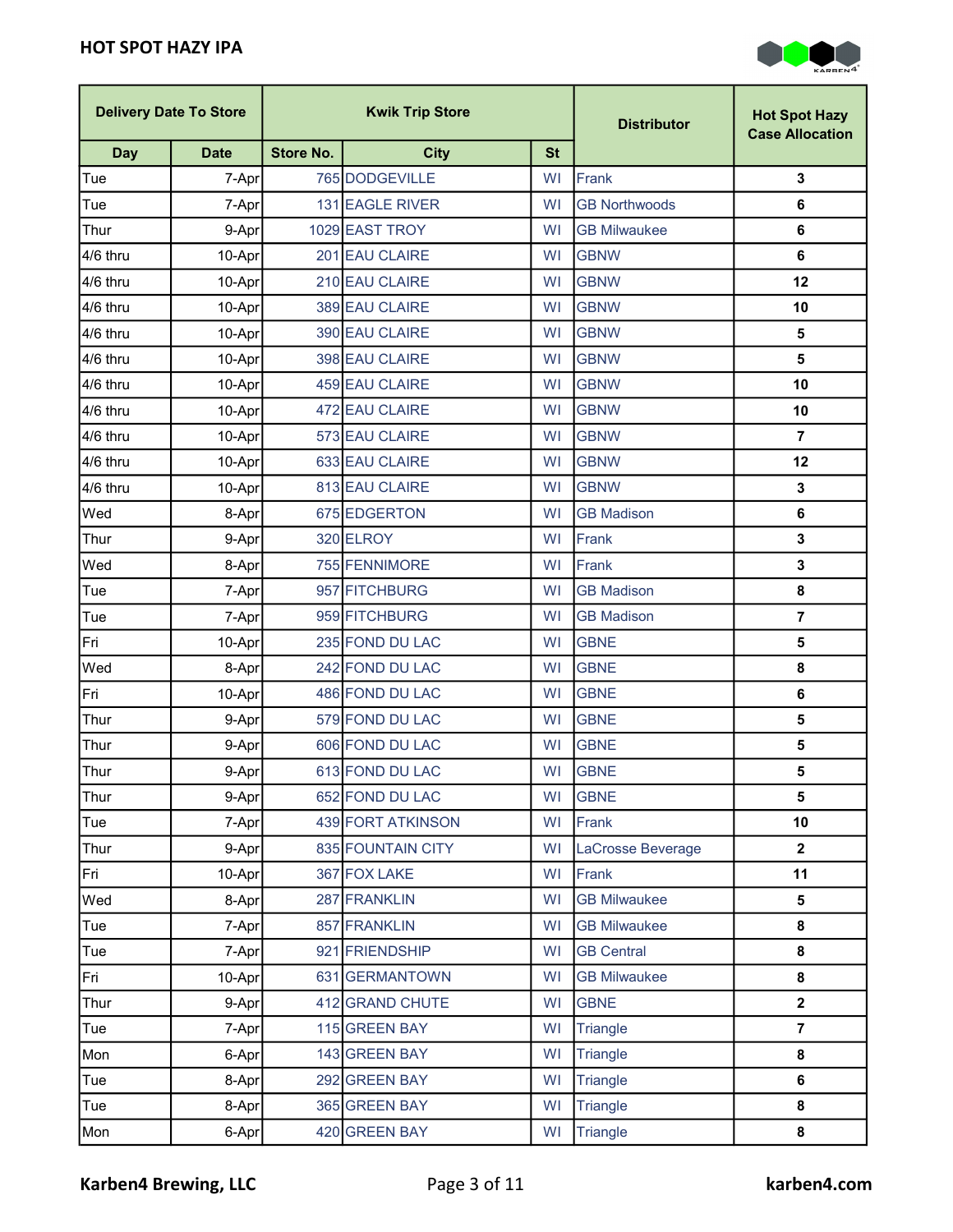

|            | <b>Delivery Date To Store</b> | <b>Kwik Trip Store</b> |                   | <b>Distributor</b> | <b>Hot Spot Hazy</b><br><b>Case Allocation</b> |                         |
|------------|-------------------------------|------------------------|-------------------|--------------------|------------------------------------------------|-------------------------|
| <b>Day</b> | <b>Date</b>                   | <b>Store No.</b>       | <b>City</b>       | <b>St</b>          |                                                |                         |
| Tue        | 7-Apr                         |                        | 543 GREEN BAY     | WI                 | <b>Triangle</b>                                | 4                       |
| Mon        | 6-Apr                         |                        | 700 GREEN BAY     | WI                 | <b>Triangle</b>                                | $\overline{7}$          |
| Tue        | 7-Apr                         |                        | 827 GREEN BAY     | WI                 | <b>Triangle</b>                                | 15                      |
| Fri        | 10-Apr                        |                        | 1030 GREEN BAY    | WI                 | Triangle                                       | $\overline{7}$          |
| Thur       | 9-Apr                         |                        | 1051 GREEN BAY    | WI                 | <b>Triangle</b>                                | 6                       |
| 4/6 thru   | 10-Apr                        |                        | 315 GREENWOOD     | WI                 | <b>GBNW</b>                                    | $\mathbf 2$             |
| 4/6 thru   | 10-Apr                        |                        | 327 HAYWARD       | WI                 | <b>GBNW</b>                                    | 2                       |
| Thur       | 9-Apr                         |                        | 841 HILLSBORO     | WI                 | Frank                                          | 5                       |
| Thur       | 9-Apr                         |                        | 311 HOLMEN        | WI                 | LaCrosse Beverage                              | 5                       |
| Tue        | 7-Apr                         |                        | 568 HOLMEN        | WI                 | LaCrosse Beverage                              | 15                      |
| Wed        | 8-Apr                         |                        | 332 HORICON       | <b>WI</b>          | Frank                                          | 3                       |
| Wed        | 8-Apr                         |                        | 782 HORICON       | WI                 | Frank                                          | 5                       |
| Thur       | 9-Apr                         |                        | 740 HORTONVILLE   | <b>WI</b>          | <b>GBNE</b>                                    | $\overline{\mathbf{r}}$ |
| Mon        | 6-Apr                         |                        | 725 HOWARD        | WI                 | <b>Triangle</b>                                | 7                       |
| Thur       | 9-Apr                         |                        | 326 JANESVILLE    | WI                 | <b>GB Madison</b>                              | 20                      |
| Wed        | 8-Apr                         |                        | 872 JEFFERSON     | WI                 | Frank                                          | 5                       |
| Thur       | 9-Apr                         |                        | 487 JOHNSON CREEK | WI                 | Frank                                          | 18                      |
| Tue        | 7-Apr                         |                        | 324 JUNEAU        | WI                 | Frank                                          | 4                       |
| Fri        | 10-Apr                        |                        | 209 KAUKAUNA      | WI                 | <b>GBNE</b>                                    | $\overline{7}$          |
| Wed        | 8-Apr                         |                        | 270 KAUKAUNA      | <b>WI</b>          | <b>GBNE</b>                                    | $\overline{7}$          |
| Wed        | 8-Apr                         |                        | 107 KENOSHA       | <b>WI</b>          | <b>GB Milwaukee</b>                            | 8                       |
| Fri        | 10-Apr                        |                        | 371 KENOSHA       | WI                 | <b>GB Milwaukee</b>                            | 6                       |
| Fri        | 10-Apr                        |                        | 528 KENOSHA       | WI                 | <b>GB Milwaukee</b>                            | 3                       |
| Tue        | 7-Apr                         |                        | 938 KENOSHA       | <b>WI</b>          | <b>GB Milwaukee</b>                            | 11                      |
| Fri        | 10-Apr                        |                        | 974 KENOSHA       | WI                 | <b>GB Milwaukee</b>                            | 6                       |
| Tue        | 7-Apr                         |                        | 975 KENOSHA       | WI                 | <b>GB Milwaukee</b>                            | 6                       |
| Thur       | 9-Apr                         |                        | 634 KIEL          | WI                 | <b>GBNE</b>                                    | 6                       |
| Fri        | 10-Apr                        |                        | 405 KIMBERLY      | WI                 | <b>GBNE</b>                                    | 10                      |
| Wed        | 8-Apr                         |                        | 391 LA CROSSE     | WI                 | LaCrosse Beverage                              | 10                      |
| Wed        | 8-Apr                         |                        | 532 LA CROSSE     | <b>WI</b>          | LaCrosse Beverage                              | 10                      |
| Tue        | 7-Apr                         |                        | 624 LA CROSSE     | WI                 | LaCrosse Beverage                              | 30                      |
| Wed        | 8-Apr                         |                        | 727 LA CROSSE     | <b>WI</b>          | LaCrosse Beverage                              | 10                      |
| Tue        | 7-Apr                         |                        | 750 LA CROSSE     | <b>WI</b>          | LaCrosse Beverage                              | 30                      |
| Wed        | 8-Apr                         |                        | 761 LA CROSSE     | WI                 | LaCrosse Beverage                              | 30                      |
| Wed        | 8-Apr                         |                        | 762 LA CROSSE     | <b>WI</b>          | LaCrosse Beverage                              | 10                      |
| Wed        | 8-Apr                         |                        | 771 LA CROSSE     | WI                 | LaCrosse Beverage                              | 8                       |
| Tue        | 7-Apr                         |                        | 773 LA CROSSE     | WI                 | LaCrosse Beverage                              | 10                      |
| Wed        | 8-Apr                         |                        | 816 LA CROSSE     | WI                 | LaCrosse Beverage                              | $\overline{7}$          |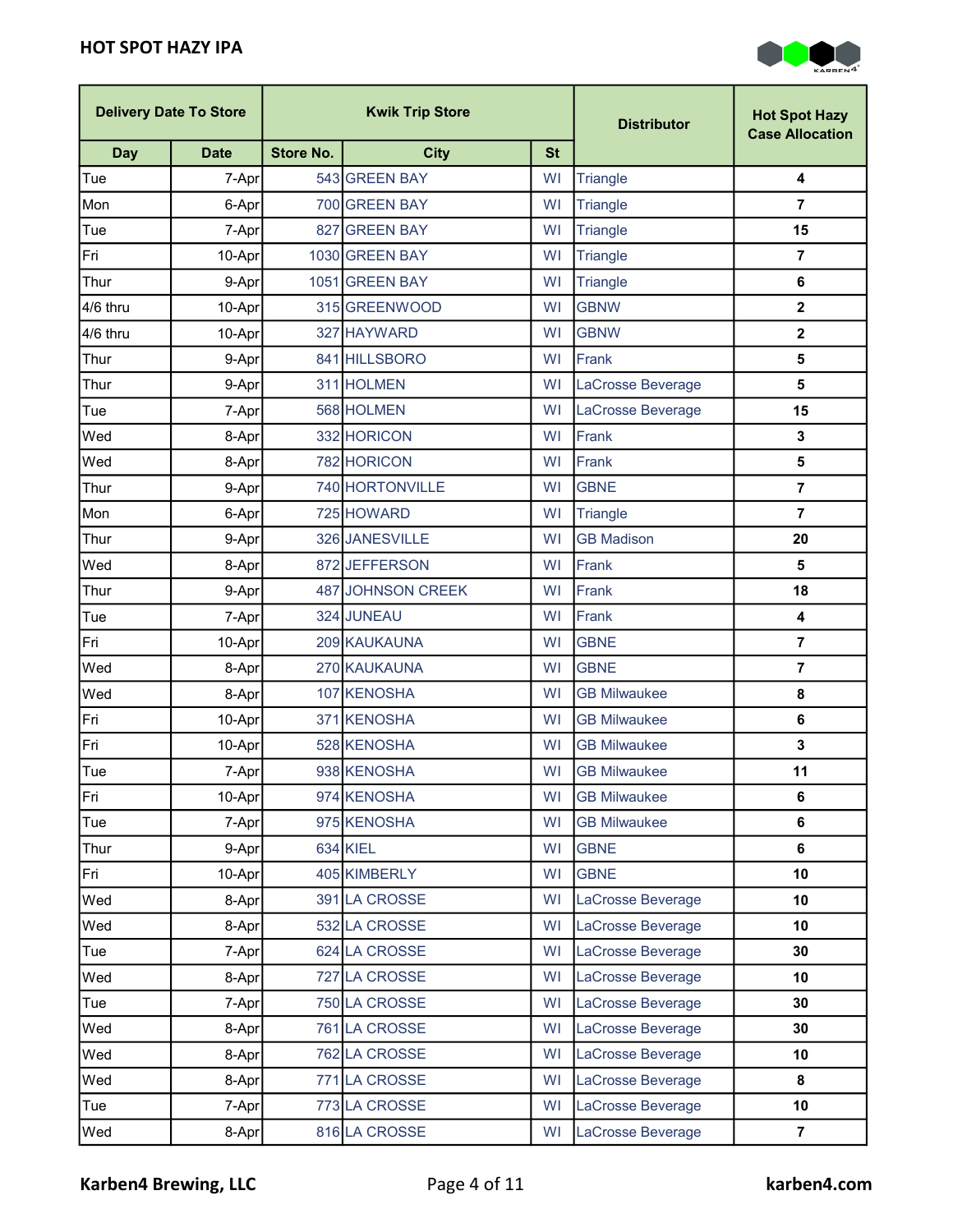

|            | <b>Delivery Date To Store</b> | <b>Kwik Trip Store</b> |                  | <b>Distributor</b> | <b>Hot Spot Hazy</b><br><b>Case Allocation</b> |                         |
|------------|-------------------------------|------------------------|------------------|--------------------|------------------------------------------------|-------------------------|
| <b>Day</b> | <b>Date</b>                   | <b>Store No.</b>       | <b>City</b>      | <b>St</b>          |                                                |                         |
| Wed        | 8-Apr                         |                        | 819 LA CROSSE    | <b>WI</b>          | LaCrosse Beverage                              | 22                      |
| Wed        | 8-Apr                         |                        | 826 LA CROSSE    | WI                 | LaCrosse Beverage                              | 9                       |
| Wed        | 8-Apr                         |                        | 829 LA CROSSE    | WI                 | LaCrosse Beverage                              | 18                      |
| 4/6 thru   | 10-Apr                        |                        | 455 LADYSMITH    | <b>WI</b>          | <b>GBNW</b>                                    | $\mathbf 3$             |
| Fri        | 10-Apr                        |                        | 219 LAKE GENEVA  | <b>WI</b>          | <b>GB Milwaukee</b>                            | $\overline{\mathbf{4}}$ |
| Wed        | 8-Apr                         |                        | 306 LAKE MILLS   | WI                 | Frank                                          | $\overline{7}$          |
| Thur       | 9-Aprl                        |                        | 645 LANCASTER    | WI                 | Frank                                          | 3                       |
| Wed        | 8-Apr                         |                        | 628 LARSEN       | WI                 | <b>GBNE</b>                                    | 10                      |
| Tue        | 7-Apr                         |                        | 587 LENA         | WI                 | Triangle                                       | 6                       |
| Fri        | 10-Apr                        |                        | 923 LITTLE CHUTE | WI                 | <b>GBNE</b>                                    | $\overline{7}$          |
| Wed        | 8-Apr                         |                        | 635 LODI         | WI                 | <b>GB Madison</b>                              | $\mathbf 3$             |
| 4/6 thru   | 10-Apr                        |                        | 374 LOYAL        | <b>WI</b>          | <b>GBNW</b>                                    | $\mathbf{2}$            |
| Tue        | 7-Apr                         |                        | 187 MADISON      | WI                 | <b>GB Madison</b>                              | 25                      |
| Wed        | 8-Apr                         |                        | 268 MADISON      | WI                 | <b>GB Madison</b>                              | 8                       |
| Thur       | 9-Apr                         |                        | 514 MADISON      | WI                 | <b>GB Madison</b>                              | $\mathbf{3}$            |
| Tue        | 7-Apr                         |                        | 531 MADISON      | <b>WI</b>          | <b>GB Madison</b>                              | 8                       |
| Thur       | 9-Apr                         |                        | 949 MADISON      | WI                 | <b>GB Madison</b>                              | 12                      |
| Mon        | 6-Apr                         |                        | 950 MADISON      | WI                 | <b>GB Madison</b>                              | 10                      |
| Fri        | 10-Apr                        |                        | 951 MADISON      | WI                 | <b>GB Madison</b>                              | 8                       |
| Tue        | 7-Apr                         |                        | 952 MADISON      | WI                 | <b>GB Madison</b>                              | 4                       |
| Wed        | 8-Apr                         |                        | 953 MADISON      | <b>WI</b>          | <b>GB Madison</b>                              | $\bf 6$                 |
| Wed        | 8-Apr                         |                        | 954 MADISON      | WI                 | <b>GB Madison</b>                              | 15                      |
| Mon        | 6-Apr                         |                        | 955 MADISON      | WI                 | <b>GB Madison</b>                              | 5                       |
| Tue        | 7-Apr                         |                        | 956 MADISON      | <b>WI</b>          | <b>GB Madison</b>                              | 10                      |
| Mon        | 6-Apr                         |                        | 958 MADISON      | WI                 | <b>GB Madison</b>                              | 9                       |
| Thur       | 9-Apr                         |                        | 960 MADISON      | WI                 | <b>GB Madison</b>                              | 12                      |
| Thur       | 9-Apr                         |                        | 961 MADISON      | WI                 | <b>GB Madison</b>                              | $\overline{7}$          |
| Thur       | 9-Apr                         |                        | 963 MADISON      | WI                 | <b>GB Madison</b>                              | 5                       |
| Wed        | 8-Apr                         |                        | 965 MADISON      | WI                 | <b>GB Madison</b>                              | 10                      |
| Fri        | 10-Apr                        |                        | 491 MANITOWOC    | <b>WI</b>          | Triangle                                       | 10                      |
| Fri        | 10-Apr                        |                        | 611 MANITOWOC    | WI                 | Triangle                                       | $\overline{\mathbf{4}}$ |
| Fri        | 10-Apr                        |                        | 627 MANITOWOC    | WI                 | Triangle                                       | 4                       |
| Fri        | 10-Apr                        |                        | 636 MANITOWOC    | WI                 | Triangle                                       | $\mathbf{3}$            |
| Fri        | 10-Apr                        |                        | 637 MANITOWOC    | WI                 | Triangle                                       | $\overline{\mathbf{4}}$ |
| Fri        | 10-Apr                        |                        | 656 MANITOWOC    | WI                 | Triangle                                       | $\mathbf{3}$            |
| Thur       | 9-Apr                         |                        | 574 MARINETTE    | WI                 | Triangle                                       | 6                       |
| Tue        | 7-Apr                         |                        | 577 MARINETTE    | WI                 | Triangle                                       | 6                       |
| Thur       | 9-Apr                         |                        | 721 MARSHALL     | WI                 | <b>GB Madison</b>                              | 12                      |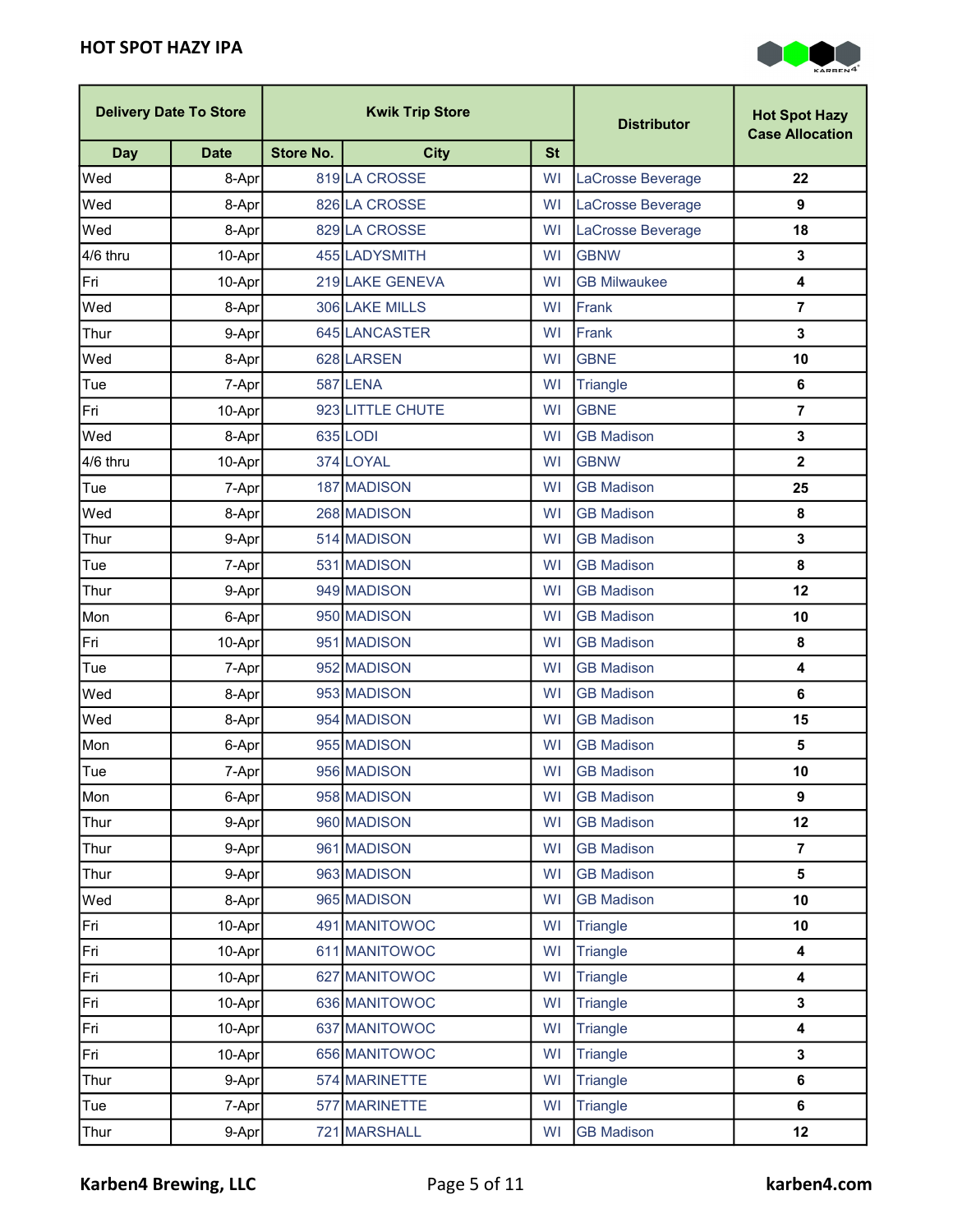

| <b>Delivery Date To Store</b><br><b>Kwik Trip Store</b> |             | <b>Distributor</b> | <b>Hot Spot Hazy</b><br><b>Case Allocation</b> |           |                      |                  |
|---------------------------------------------------------|-------------|--------------------|------------------------------------------------|-----------|----------------------|------------------|
| <b>Day</b>                                              | <b>Date</b> | <b>Store No.</b>   | <b>City</b>                                    | <b>St</b> |                      |                  |
| Wed                                                     | 8-Apr       |                    | 142 MARSHFIELD                                 | WI        | <b>GB Central</b>    | 5                |
| Wed                                                     | 8-Apr       |                    | 541 MARSHFIELD                                 | WI        | <b>GB Central</b>    | $\mathbf{2}$     |
| Wed                                                     | 8-Apr       |                    | 719 MARSHFIELD                                 | WI        | <b>GB Central</b>    | $\overline{7}$   |
| Tue                                                     | 7-Apr       |                    | 775 MAUSTON                                    | <b>WI</b> | Frank                | 16               |
| Tue                                                     | 7-Apr       |                    | 776 MAUSTON                                    | <b>WI</b> | Frank                | 8                |
| Thur                                                    | 9-Apr       |                    | 336 MAYVILLE                                   | WI        | Frank                | $\mathbf{3}$     |
| Thur                                                    | 9-Apr       |                    | 488 MAYVILLE                                   | WI        | Frank                | 5                |
| Thur                                                    | 9-Apr       |                    | 766 MC FARLAND                                 | WI        | <b>GB Madison</b>    | 10               |
| 4/6 thru                                                | 10-Apr      |                    | 351 MEDFORD                                    | <b>WI</b> | <b>GBNW</b>          | 5                |
| Tue                                                     | 7-Apr       |                    | 297 MENASHA                                    | WI        | <b>GBNE</b>          | 8                |
| Tue                                                     | 7-Apr       |                    | 743 MENASHA                                    | <b>WI</b> | <b>GBNE</b>          | 8                |
| Thur                                                    | 9-Apr       |                    | 244 MENOMONEE FALLS                            | WI        | <b>GB Milwaukee</b>  | 11               |
| Fri                                                     | 10-Apr      |                    | 892 MENOMONEE FALLS                            | <b>WI</b> | <b>GB Milwaukee</b>  | $\overline{7}$   |
| 4/6 thru                                                | 10-Apr      |                    | 164 MENOMONIE                                  | WI        | <b>GBNW</b>          | $\overline{7}$   |
| 4/6 thru                                                | 10-Apr      |                    | 498 MENOMONIE                                  | WI        | <b>GBNW</b>          | $\overline{7}$   |
| 4/6 thru                                                | 10-Apr      |                    | 593 MENOMONIE                                  | <b>WI</b> | <b>GBNW</b>          | 8                |
| 4/6 thru                                                | 10-Apr      |                    | 674 MENOMONIE                                  | WI        | <b>GBNW</b>          | 6                |
| Fri                                                     | 10-Apr      |                    | 325 MEQUON                                     | WI        | <b>GB Milwaukee</b>  | $\boldsymbol{9}$ |
| Tue                                                     | 7-Apr       |                    | 241 MERRILL                                    | WI        | Lee Oshkosh          | 8                |
| Tue                                                     | 7-Apr       |                    | 386 MERRILL                                    | WI        | Lee Oshkosh          | $\mathbf{2}$     |
| Thur                                                    | 9-Apr       |                    | 550 MIDDLETON                                  | <b>WI</b> | <b>GB Madison</b>    | 8                |
| Thur                                                    | 9-Apr       |                    | 962 MIDDLETON                                  | <b>WI</b> | <b>GB Madison</b>    | 12               |
| Thur                                                    | 9-Apr       |                    | 964 MIDDLETON                                  | WI        | <b>GB Madison</b>    | 8                |
| Thur                                                    | 9-Apr       |                    | 295 MILTON                                     | <b>WI</b> | <b>GB Madison</b>    | 8                |
| Fri                                                     | 10-Apr      |                    | 768 MINERAL POINT                              | WI        | Frank                | 5                |
| Tue                                                     | 7-Apr       |                    | 159 MINOCQUA                                   | WI        | <b>GB Northwoods</b> | 7                |
| Wed                                                     | 8-Apr       |                    | 966 MONONA                                     | WI        | <b>GB Madison</b>    | 25               |
| Tue                                                     | 7-Apr       |                    | 661 MONROE                                     | WI        | <b>GB Madison</b>    | 9                |
| Thur                                                    | 9-Apr       |                    | 626 MONTELLO                                   | WI        | <b>GB Central</b>    | 5                |
| Wed                                                     | 8-Apr       |                    | 440 MOSINEE                                    | <b>WI</b> | Lee Oshkosh          | 12               |
| Wed                                                     | 8-Apr       |                    | 794 MOUNT HOREB                                | WI        | <b>GB Madison</b>    | 20               |
| Tue                                                     | 7-Apr       |                    | 134 MOUNT PLEASANT                             | WI        | <b>GB Milwaukee</b>  | $\overline{7}$   |
| Tue                                                     | 7-Apr       |                    | 395 MOUNT PLEASANT                             | <b>WI</b> | <b>GB Milwaukee</b>  | 8                |
| Tue                                                     | 7-Apr       |                    | 580 MOUNT PLEASANT                             | WI        | <b>GB Milwaukee</b>  | 6                |
| Tue                                                     | 7-Apr       |                    | 686 MOUNT PLEASANT                             | <b>WI</b> | <b>GB Milwaukee</b>  | 10               |
| Thur                                                    | 9-Apr       |                    | 282 MUKWONAGO                                  | WI        | <b>GB Milwaukee</b>  | 5                |
| Tue                                                     | 7-Apr       |                    | 664 MUSKEGO                                    | WI        | <b>GB Milwaukee</b>  | 6                |
| Thur                                                    | 9-Apr       |                    | 399 NECEDAH                                    | WI        | LaCrosse Beverage    | 6                |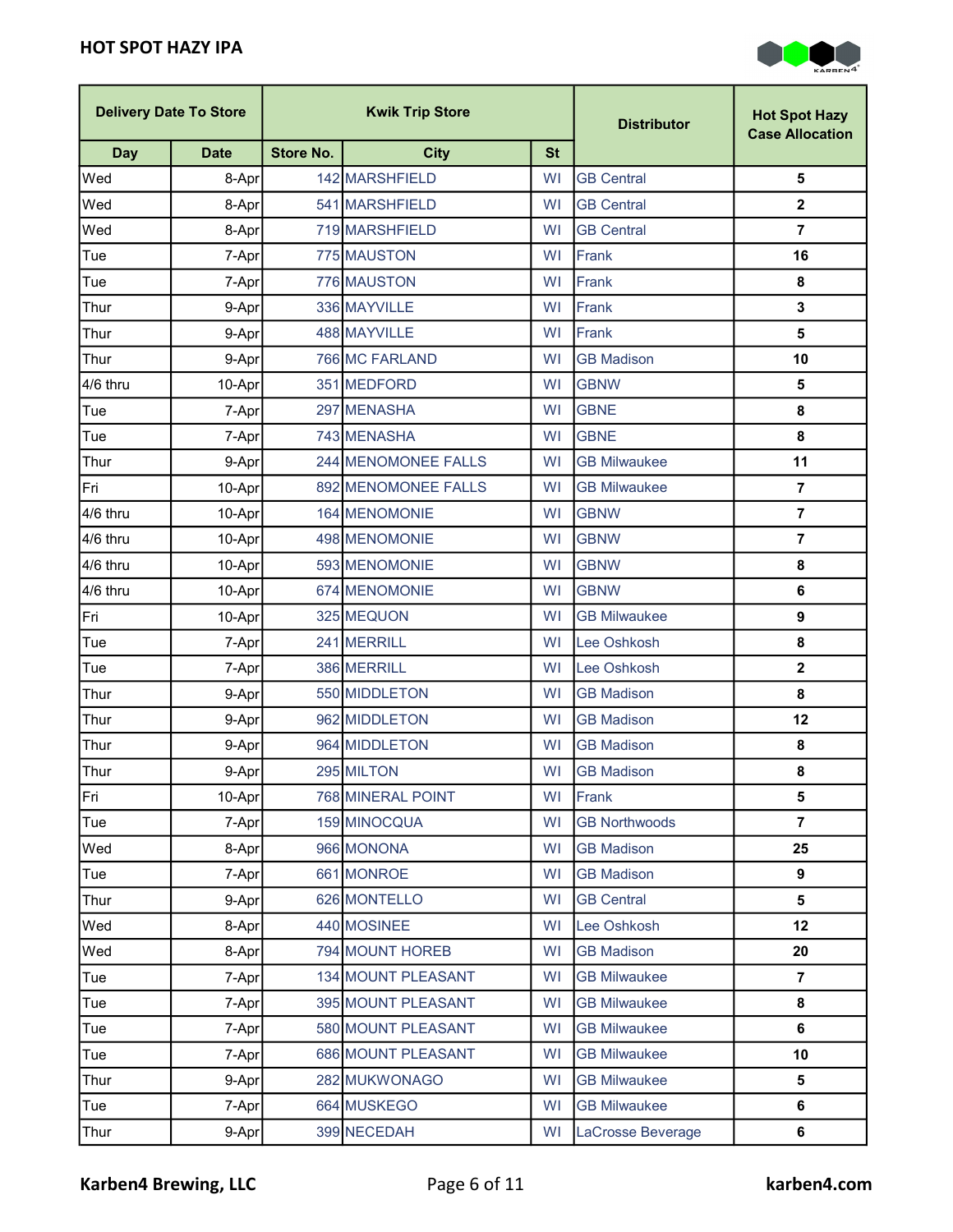

|            | <b>Delivery Date To Store</b> |                  | <b>Kwik Trip Store</b> |           | <b>Distributor</b>  | <b>Hot Spot Hazy</b><br><b>Case Allocation</b> |
|------------|-------------------------------|------------------|------------------------|-----------|---------------------|------------------------------------------------|
| <b>Day</b> | <b>Date</b>                   | <b>Store No.</b> | <b>City</b>            | <b>St</b> |                     |                                                |
| Fri        | 10-Apr                        |                  | 526 NEENAH             | WI        | <b>GBNE</b>         | 3                                              |
| Thur       | 9-Apr                         |                  | 883 NEENAH             | WI        | <b>GBNE</b>         | 12                                             |
| 4/6 thru   | 10-Apr                        |                  | 313 NEILLSVILLE        | <b>WI</b> | <b>GBNW</b>         | 6                                              |
| Tue        | 7-Apr                         |                  | 499 NEW BERLIN         | WI        | <b>GB Milwaukee</b> | 18                                             |
| Fri        | 10-Apr                        |                  | 534 NEW BERLIN         | WI        | <b>GB Milwaukee</b> | $\bf 6$                                        |
| Fri        | 10-Apr                        |                  | 971 NEW BERLIN         | WI        | <b>GB Milwaukee</b> | $\overline{\mathbf{4}}$                        |
| Tue        | 7-Apr                         |                  | 977 NEW BERLIN         | WI        | <b>GB Milwaukee</b> | 12                                             |
| Thur       | 9-Apr                         |                  | 644 NEW HOLSTEIN       | WI        | <b>GBNE</b>         | $\mathbf{3}$                                   |
| Thur       | 9-Apr                         |                  | 836 NEW LISBON         | <b>WI</b> | LaCrosse Beverage   | $\mathbf{2}$                                   |
| Thur       | 9-Apr                         |                  | 791 NEW LONDON         | WI        | <b>GBNE</b>         | $\overline{\mathbf{5}}$                        |
| Thur       | 9-Apr                         |                  | 792 NEW LONDON         | WI        | <b>GBNE</b>         | 5                                              |
| 4/6 thru   | 10-Apr                        |                  | 337 NEW RICHMOND       | WI        | <b>GBNW</b>         | 5                                              |
| 4/6 thru   | 10-Apr                        |                  | 935 NORTH HUDSON       | <b>WI</b> | <b>GBNW</b>         | 15                                             |
| Tue        | 7-Apr                         |                  | 290 OAK CREEK          | <b>WI</b> | <b>GB Milwaukee</b> | 8                                              |
| Thur       | 9-Apr                         |                  | 422 OAK CREEK          | WI        | <b>GB Milwaukee</b> | 8                                              |
| Thur       | 9-Apr                         |                  | 576 OAK CREEK          | WI        | <b>GB Milwaukee</b> | 6                                              |
| Wed        | 8-Apr                         |                  | 976 OAK CREEK          | <b>WI</b> | <b>GB Milwaukee</b> | $\overline{\mathbf{5}}$                        |
| Thur       | 9-Apr                         |                  | 360 OCONOMOWOC         | WI        | <b>GB Milwaukee</b> | $\bf 6$                                        |
| Thur       | 9-Apr                         |                  | 417 OCONOMOWOC         | WI        | <b>GB Milwaukee</b> | 8                                              |
| Thur       | 9-Apr                         |                  | 446 OCONOMOWOC         | <b>WI</b> | <b>GB Milwaukee</b> | $\overline{\mathbf{4}}$                        |
| Thur       | 9-Apr                         |                  | 858 OCONOMOWOC         | WI        | <b>GB Milwaukee</b> | 8                                              |
| Tue        | 8-Apr                         |                  | 233 OCONTO             | <b>WI</b> | <b>Triangle</b>     | $\overline{\mathbf{5}}$                        |
| Tue        | 7-Apr                         |                  | 784 OMRO               | <b>WI</b> | <b>GBNE</b>         | 5                                              |
| Wed        | 8-Apr                         |                  | 350 ONALASKA           | <b>WI</b> | LaCrosse Beverage   | 22                                             |
| Tue        | 7-Apr                         |                  | 377 ONALASKA           | WI        | LaCrosse Beverage   | $\overline{\mathbf{4}}$                        |
| Tue        | 7-Apr                         |                  | 383 ONALASKA           | <b>WI</b> | LaCrosse Beverage   | 25                                             |
| Tue        | 7-Apr                         |                  | 494 ONALASKA           | <b>WI</b> | LaCrosse Beverage   | 10                                             |
| Fri        | 10-Apr                        |                  | 643 ONALASKA           | WI        | LaCrosse Beverage   | 10                                             |
| Tue        | 7-Apr                         |                  | 767 ONALASKA           | WI        | LaCrosse Beverage   | 10                                             |
| Tue        | 7-Apr                         |                  | 822 ONALASKA           | <b>WI</b> | LaCrosse Beverage   | 4                                              |
| Mon        | 6-Apr                         |                  | 302 OREGON             | <b>WI</b> | <b>GB Madison</b>   | $6\phantom{a}$                                 |
| Mon        | 6-Apr                         |                  | 372 OREGON             | <b>WI</b> | <b>GB Madison</b>   | 12                                             |
| Mon        | 6-Apr                         |                  | 731 OREGON             | WI        | <b>GB Madison</b>   | 5                                              |
| Tue        | 7-Apr                         |                  | 457 OSHKOSH            | WI        | <b>GBNE</b>         | 10                                             |
| Wed        | 8-Apr                         |                  | 741 OSHKOSH            | <b>WI</b> | <b>GBNE</b>         | 10                                             |
| Fri        | 10-Apr                        |                  | 742 OSHKOSH            | <b>WI</b> | <b>GBNE</b>         | $\overline{7}$                                 |
| Thur       | 9-Apr                         |                  | 862 OSHKOSH            | WI        | <b>GBNE</b>         | 8                                              |
| Fri        | $10-Apr$                      |                  | 871 OSHKOSH            | WI        | <b>GBNE</b>         | 6                                              |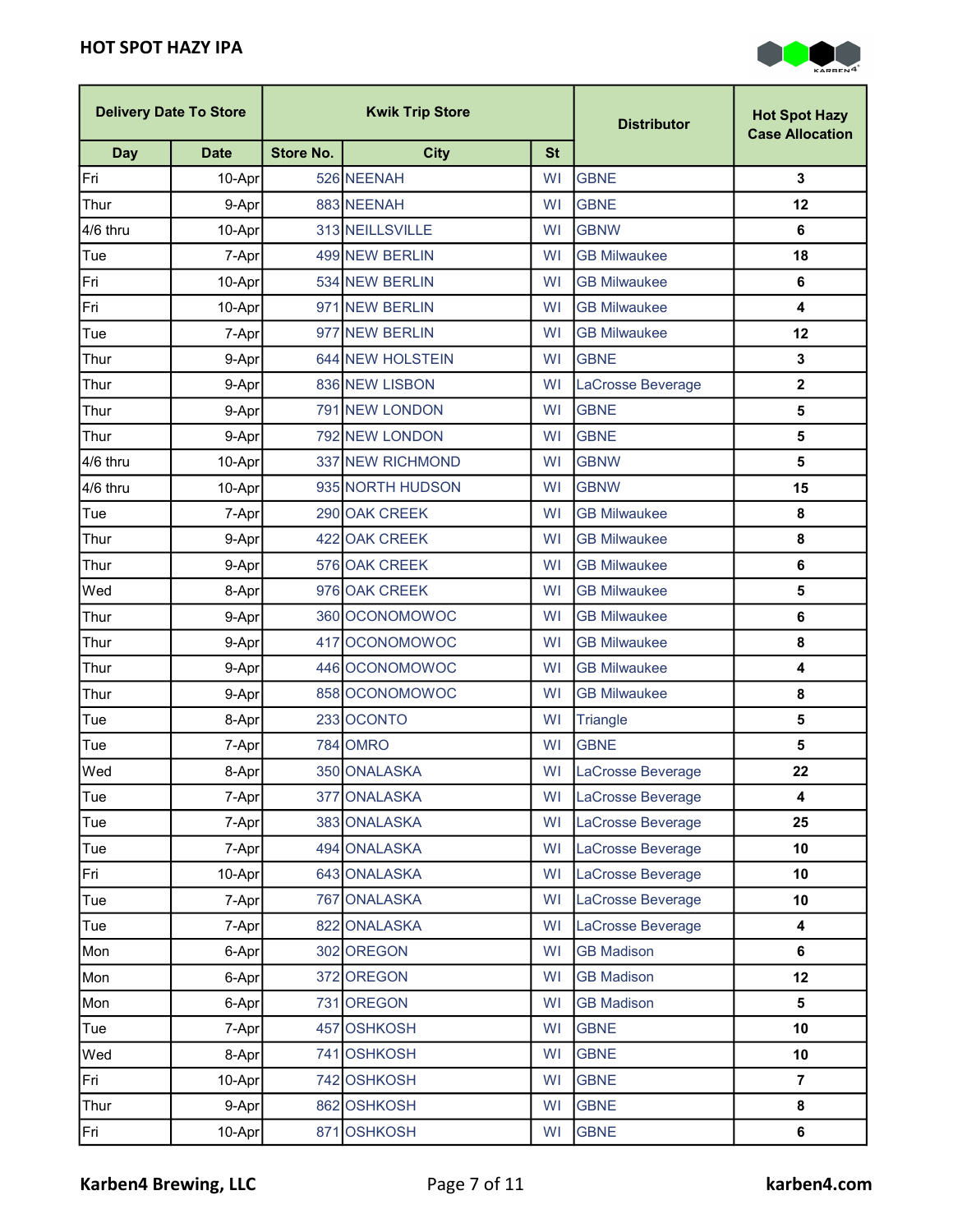

| <b>Kwik Trip Store</b><br><b>Delivery Date To Store</b> |             | <b>Distributor</b> | <b>Hot Spot Hazy</b><br><b>Case Allocation</b> |           |                      |                         |
|---------------------------------------------------------|-------------|--------------------|------------------------------------------------|-----------|----------------------|-------------------------|
| <b>Day</b>                                              | <b>Date</b> | <b>Store No.</b>   | <b>City</b>                                    | <b>St</b> |                      |                         |
| Wed                                                     | 8-Apr       |                    | 881 OSHKOSH                                    | WI        | <b>GBNE</b>          | $\boldsymbol{9}$        |
| Thur                                                    | 9-Apr       |                    | 882 OSHKOSH                                    | <b>WI</b> | <b>GBNE</b>          | 5                       |
| Thur                                                    | 9-Apr       |                    | 756 OSSEO                                      | WI        | LaCrosse Beverage    | $\overline{\mathbf{4}}$ |
| Wed                                                     | 8-Apr       |                    | 314 PARDEEVILLE                                | <b>WI</b> | <b>GB Madison</b>    | $\overline{7}$          |
| Tue                                                     | 7-Apr       |                    | 138 PARK FALLS                                 | WI        | <b>GB Northwoods</b> | $\mathbf 3$             |
| Thur                                                    | 9-Apr       |                    | 184 PEWAUKEE                                   | WI        | <b>GB Milwaukee</b>  | $\pmb{8}$               |
| Thur                                                    | 9-Apr       |                    | 865 PEWAUKEE                                   | WI        | <b>GB Milwaukee</b>  | 8                       |
| Wed                                                     | 8-Apr       |                    | 795 PLATTEVILLE                                | <b>WI</b> | Frank                | 17                      |
| Tue                                                     | 7-Apr       |                    | 172 PLEASANT PRAIRIE                           | <b>WI</b> | <b>GB Milwaukee</b>  | $\boldsymbol{9}$        |
| Tue                                                     | 7-Apr       |                    | 230 PLEASANT PRAIRIE                           | WI        | <b>GB Milwaukee</b>  | 10                      |
| Fri                                                     | 10-Apr      |                    | 296 PLEASANT PRAIRIE                           | WI        | <b>GB Milwaukee</b>  | 8                       |
| Wed                                                     | 8-Apr       |                    | 202 PLOVER                                     | WI        | <b>GB Central</b>    | 6                       |
| Thur                                                    | 9-Apr       |                    | 298 PLOVER                                     | <b>WI</b> | <b>GB Central</b>    | $\overline{7}$          |
| Thur                                                    | 9-Apr       |                    | 338 PLOVER                                     | <b>WI</b> | <b>GB Central</b>    | 10                      |
| Fri                                                     | 10-Apr      |                    | 470 PLYMOUTH                                   | WI        | <b>GBNE</b>          | $\overline{\mathbf{5}}$ |
| Wed                                                     | 8-Apr       |                    | 653 PORTAGE                                    | WI        | <b>GB Madison</b>    | $\overline{7}$          |
| Wed                                                     | 8-Apr       |                    | 683 PORTAGE                                    | <b>WI</b> | <b>GB Madison</b>    | $\pmb{8}$               |
| Wed                                                     | 8-Apr       |                    | 307 PRAIRIE DU CHIEN                           | WI        | Frank                | $\mathbf{3}$            |
| Wed                                                     | 8-Apr       |                    | 842 PRAIRIE DU CHIEN                           | <b>WI</b> | Frank                | 8                       |
| Fri                                                     | 10-Apr      |                    | 1038 PRAIRIE DU SAC                            | <b>WI</b> | <b>GB Madison</b>    | 14                      |
| Wed                                                     | 8-Apr       |                    | 786 PRINCETON                                  | <b>WI</b> | <b>GBNE</b>          | 5                       |
| Tue                                                     | 7-Apr       |                    | 946 PULASKI                                    | <b>WI</b> | Triangle             | $\mathbf 3$             |
| Tue                                                     | 7-Apr       |                    | 781 REDGRANITE                                 | WI        | <b>GBNE</b>          | $\overline{\mathbf{4}}$ |
| Fri                                                     | 10-Apr      |                    | 838 REEDSBURG                                  | WI        | <b>GB Madison</b>    | 5                       |
| Fri                                                     | $10-Apr$    |                    | 839 REEDSBURG                                  | WI        | <b>GB Madison</b>    | 4                       |
| Tue                                                     | 7-Apr       |                    | 173 RHINELANDER                                | <b>WI</b> | <b>GB Northwoods</b> | 4                       |
| Tue                                                     | 7-Apr       |                    | 860 RHINELANDER                                | <b>WI</b> | <b>GB Northwoods</b> | 6                       |
| 4/6 thru                                                | 10-Apr      |                    | 426 RICE LAKE                                  | <b>WI</b> | <b>GBNW</b>          | $\boldsymbol{9}$        |
| Fri                                                     | 10-Apr      |                    | 1013 RICHFIELD                                 | <b>WI</b> | <b>GB Milwaukee</b>  | $\overline{\mathbf{5}}$ |
| Thur                                                    | 9-Apr       |                    | 363 RICHLAND CENTER                            | <b>WI</b> | Frank                | $\boldsymbol{4}$        |
| Wed                                                     | 8-Apr       |                    | 788 RICHLAND CENTER                            | WI        | Frank                | $\overline{7}$          |
| Fri                                                     | 10-Apr      |                    | 392 RIPON                                      | <b>WI</b> | <b>GBNE</b>          | $\overline{\mathbf{4}}$ |
| Fri                                                     | 10-Apr      |                    | 770 RIPON                                      | <b>WI</b> | <b>GBNE</b>          | $\mathbf 3$             |
| 4/6 thru                                                | $10-Apr$    |                    | 301 RIVER FALLS                                | WI        | <b>GBNW</b>          | 4                       |
| 4/6 thru                                                | $10-Apr$    |                    | 453 RIVER FALLS                                | <b>WI</b> | <b>GBNW</b>          | 10                      |
| Fri                                                     | 10-Apr      |                    | 763 SAUK CITY                                  | WI        | <b>GB Madison</b>    | 11                      |
| Fri                                                     | 10-Apr      |                    | 879 SAUKVILLE                                  | <b>WI</b> | <b>GB Milwaukee</b>  | 11                      |
| Tue                                                     | 7-Apr       |                    | 225 SEYMOUR                                    | WI        | <b>GBNE</b>          | $\bf 6$                 |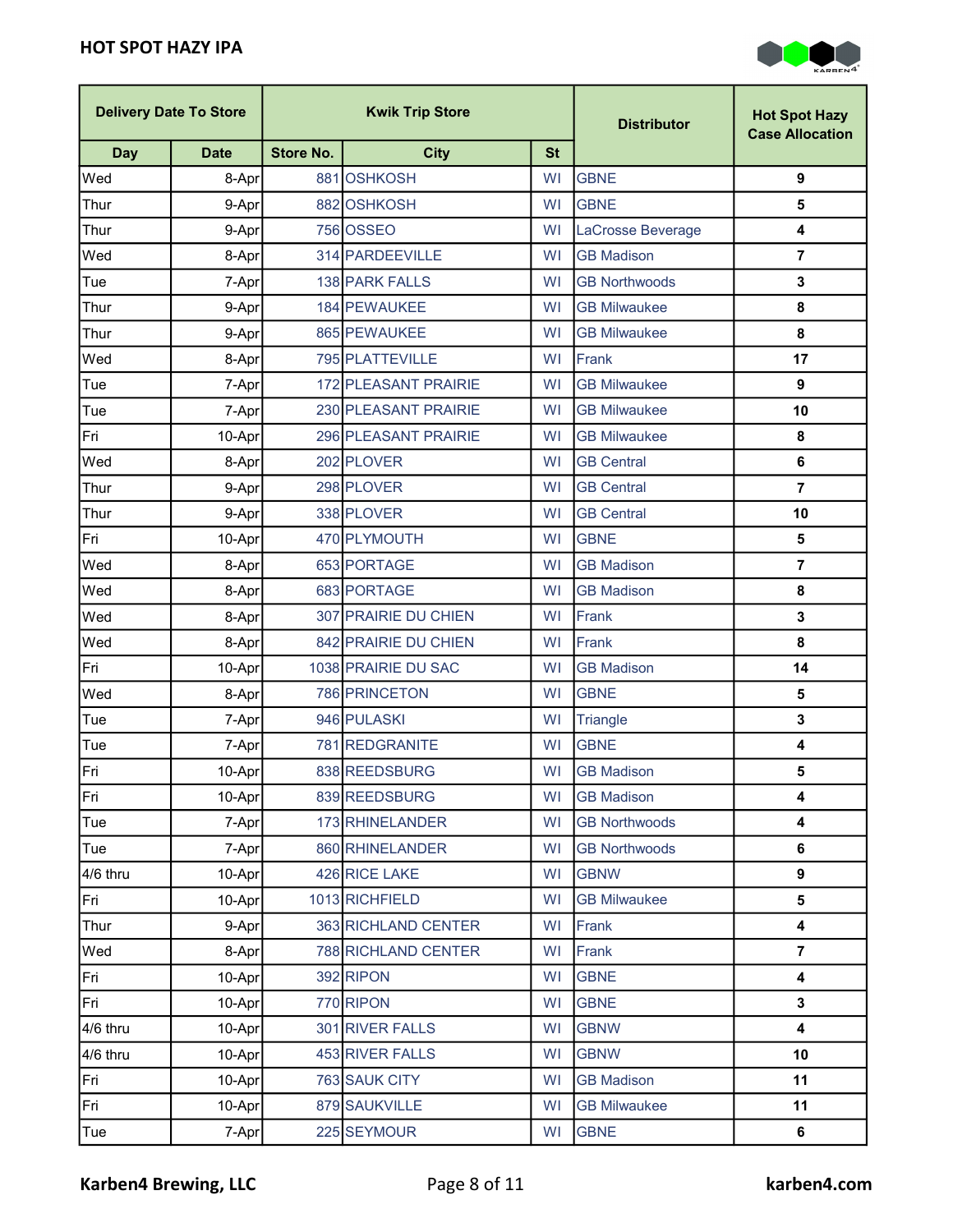

| <b>Delivery Date To Store</b> |             | <b>Kwik Trip Store</b> |                          |           | <b>Distributor</b>  | <b>Hot Spot Hazy</b><br><b>Case Allocation</b> |
|-------------------------------|-------------|------------------------|--------------------------|-----------|---------------------|------------------------------------------------|
| <b>Day</b>                    | <b>Date</b> | <b>Store No.</b>       | <b>City</b>              | <b>St</b> |                     |                                                |
| <b>Tue</b>                    | 7-Apr       |                        | 620 SHAWANO              | <b>WI</b> | Lee Oshkosh         | 5                                              |
| Tue                           | 7-Apr       |                        | 139 SHEBOYGAN            | WI        | <b>GBNE</b>         | 10                                             |
| Fri                           | 10-Apr      |                        | 361 SHEBOYGAN            | WI        | <b>GBNE</b>         | 5                                              |
| Wed                           | 8-Apr       |                        | 679 SHEBOYGAN            | WI        | <b>GBNE</b>         | 10                                             |
| Thur                          | 9-Apr       |                        | 780 SHEBOYGAN            | WI        | <b>GBNE</b>         | 6                                              |
| Fri                           | 10-Apr      |                        | 873 SHEBOYGAN            | <b>WI</b> | <b>GBNE</b>         | 4                                              |
| Fri                           | 10-Apr      |                        | 897 SHEBOYGAN            | WI        | <b>GBNE</b>         | $\mathbf 2$                                    |
| Wed                           | 8-Apr       |                        | 112 SHEBOYGAN FALLS      | WI        | <b>GBNE</b>         | 6                                              |
| Wed                           | 8-Apr       |                        | 450 SLINGER              | <b>WI</b> | <b>GB Milwaukee</b> | 10                                             |
| Wed                           | 8-Apr       |                        | 317 SPARTA               | <b>WI</b> | LaCrosse Beverage   | 10                                             |
| Tue                           | 7-Apr       |                        | 318 SPARTA               | WI        | LaCrosse Beverage   | 10                                             |
| Thur                          | 9-Apr       |                        | 319 SPENCER              | WI        | <b>GB Central</b>   | 4                                              |
| 4/6 thru                      | 10-Apr      |                        | 329 SPOONER              | WI        | <b>GBNW</b>         | 8                                              |
| 4/6 thru                      | 10-Apr      |                        | 939 STANLEY              | WI        | <b>GBNW</b>         | $\mathbf 2$                                    |
| Wed                           | 8-Apr       |                        | <b>183 STEVENS POINT</b> | WI        | <b>GB Central</b>   | 9                                              |
| Thur                          | 9-Apr       |                        | 342 STEVENS POINT        | WI        | <b>GB Central</b>   | 8                                              |
| Tue                           | 7-Apr       |                        | 505 STEVENS POINT        | <b>WI</b> | <b>GB Central</b>   | 3                                              |
| Fri                           | 10-Apr      |                        | 691 STEVENS POINT        | WI        | <b>GB Central</b>   | 5                                              |
| Wed                           | 8-Apr       |                        | 863 STEVENS POINT        | WI        | <b>GB Central</b>   | 10                                             |
| Thur                          | 9-Apr       |                        | 308 STODDARD             | WI        | LaCrosse Beverage   | 5                                              |
| Thur                          | 9-Apr       |                        | 738 STOUGHTON            | <b>WI</b> | <b>GB Madison</b>   | 6                                              |
| Thur                          | 9-Apr       |                        | 739 STOUGHTON            | <b>WI</b> | <b>GB Madison</b>   | $\overline{7}$                                 |
| Thur                          | 9-Apr       |                        | 893 STOUGHTON            | <b>WI</b> | <b>GB Madison</b>   | 10                                             |
| Thur                          | 9-Apr       |                        | 967 STOUGHTON            | WI        | <b>GB Madison</b>   | 5                                              |
| Thur                          | 9-Apr       |                        | 393 SUN PRAIRIE          | WI        | <b>GB Madison</b>   | 15                                             |
| Thur                          | 9-Apr       |                        | 496 SUN PRAIRIE          | WI        | <b>GB Madison</b>   | $\overline{7}$                                 |
| Tue                           | 7-Apr       |                        | 135 SUPERIOR             | WI        | <b>Bernicks</b>     | 12                                             |
| Tue                           | 7-Apr       |                        | 171 SUPERIOR             | WI        | <b>Bernicks</b>     | 5                                              |
| Tue                           | 7-Apr       |                        | 189 SUPERIOR             | WI        | <b>Bernicks</b>     | 5                                              |
| Tue                           | 7-Apr       |                        | 203 SUPERIOR             | WI        | <b>Bernicks</b>     | $\mathbf{3}$                                   |
| Tue                           | 7-Apr       |                        | 222 SUPERIOR             | WI        | <b>Bernicks</b>     | 4                                              |
| Tue                           | 7-Apr       |                        | 267 SUPERIOR             | WI        | <b>Bernicks</b>     | 5                                              |
| Tue                           | 7-Apr       |                        | 864 SUPERIOR             | WI        | <b>Bernicks</b>     | 4                                              |
| Tue                           | 7-Apr       |                        | 973 SUSSEX               | WI        | <b>GB Milwaukee</b> | 5                                              |
| Tue                           | 7-Apr       |                        | 484 TOMAH                | <b>WI</b> | LaCrosse Beverage   | $\overline{7}$                                 |
| Tue                           | 7-Apr       |                        | 718 TOMAH                | <b>WI</b> | LaCrosse Beverage   | 9                                              |
| Tue                           | 7-Apr       |                        | 796 TOMAH                | WI        | LaCrosse Beverage   | 12                                             |
| Tue                           | 7-Apr       |                        | 119 TOMAHAWK             | WI        | Lee Oshkosh         | 4                                              |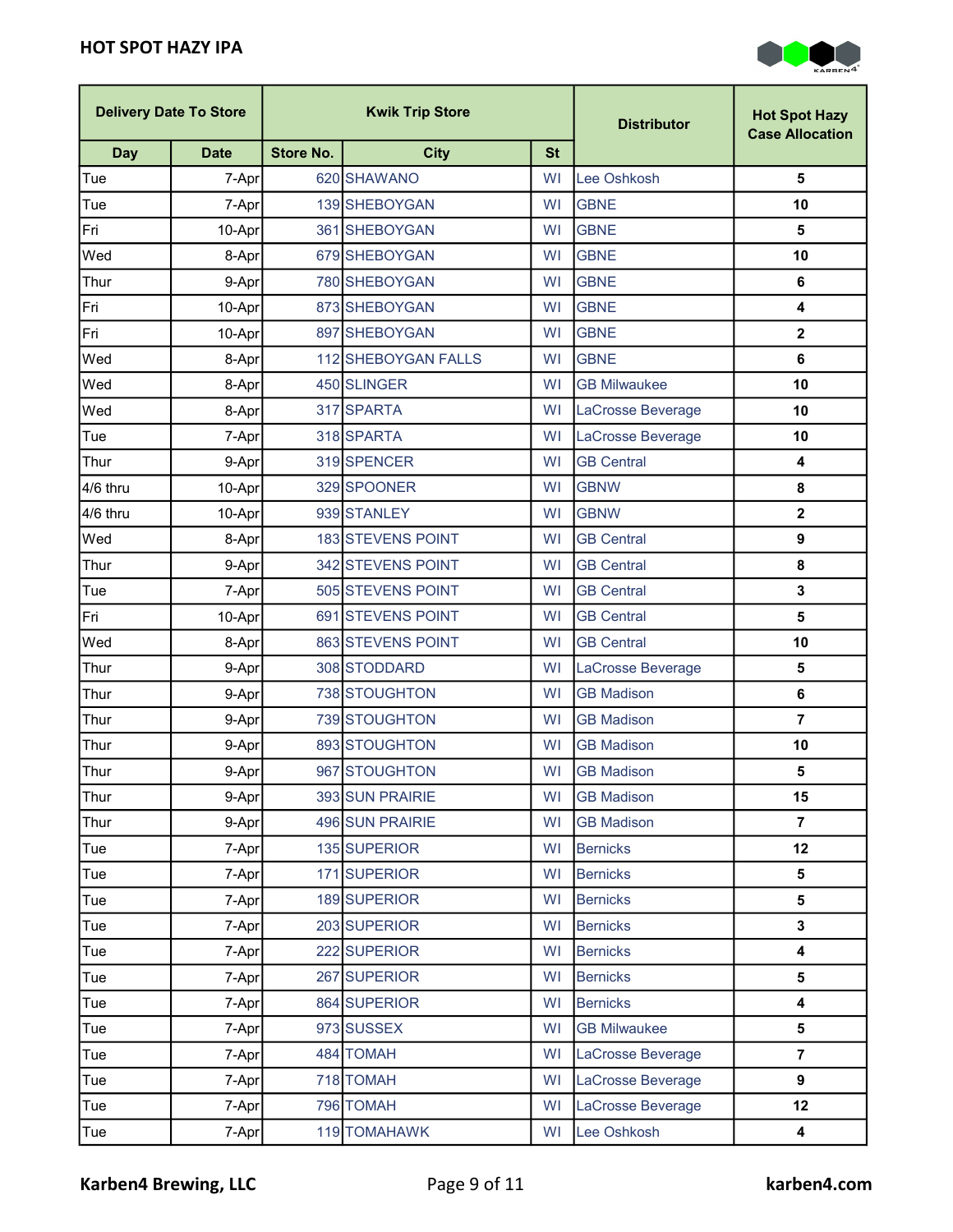

|            | <b>Delivery Date To Store</b> |                  | <b>Kwik Trip Store</b> |           | <b>Distributor</b>  | <b>Hot Spot Hazy</b><br><b>Case Allocation</b> |
|------------|-------------------------------|------------------|------------------------|-----------|---------------------|------------------------------------------------|
| <b>Day</b> | <b>Date</b>                   | <b>Store No.</b> | <b>City</b>            | <b>St</b> |                     |                                                |
| Thur       | 9-Apr                         |                  | 638 TWO RIVERS         | WI        | Triangle            | $\overline{\mathbf{5}}$                        |
| Wed        | 8-Apr                         |                  | 323 VERONA             | WI        | <b>GB Madison</b>   | $\overline{\mathbf{5}}$                        |
| Tue        | 7-Apr                         |                  | 456 VERONA             | <b>WI</b> | <b>GB Madison</b>   | 15                                             |
| Wed        | 8-Apr                         |                  | 837 VERONA             | WI        | <b>GB Madison</b>   | 10                                             |
| Tue        | 7-Apr                         |                  | 757 VIROQUA            | <b>WI</b> | LaCrosse Beverage   | 6                                              |
| Tue        | 7-Apr                         |                  | 758 VIROQUA            | WI        | LaCrosse Beverage   | $\bf 6$                                        |
| Fri        | 10-Apr                        |                  | 358 WALES              | WI        | <b>GB Milwaukee</b> | 6                                              |
| Fri        | 10-Apr                        |                  | 687 WALES              | <b>WI</b> | <b>GB Milwaukee</b> | 5                                              |
| Wed        | 8-Apr                         |                  | 366 WATERLOO           | <b>WI</b> | Frank               | $\mathbf{3}$                                   |
| Fri        | 10-Apr                        |                  | 354 WATERTOWN          | WI        | Frank               | $\overline{\mathbf{5}}$                        |
| Wed        | 8-Apr                         |                  | 444 WATERTOWN          | WI        | Frank               | $\overline{7}$                                 |
| Wed        | 8-Apr                         |                  | 658 WATERTOWN          | <b>WI</b> | Frank               | $\overline{7}$                                 |
| Fri        | 10-Apr                        |                  | 373 WAUKESHA           | <b>WI</b> | <b>GB Milwaukee</b> | 8                                              |
| Wed        | 8-Apr                         |                  | 396 WAUKESHA           | WI        | <b>GB Milwaukee</b> | 10                                             |
| Wed        | 8-Aprl                        |                  | 425 WAUKESHA           | WI        | <b>GB Milwaukee</b> | 10                                             |
| Wed        | 8-Apr                         |                  | 436 WAUKESHA           | WI        | <b>GB Milwaukee</b> | 8                                              |
| Wed        | 8-Apr                         |                  | 527 WAUKESHA           | <b>WI</b> | <b>GB Milwaukee</b> | 6                                              |
| Fri        | 10-Apr                        |                  | 563 WAUKESHA           | WI        | <b>GB Milwaukee</b> | $\bf 6$                                        |
| Wed        | 8-Apr                         |                  | 968 WAUKESHA           | WI        | <b>GB Milwaukee</b> | 6                                              |
| Wed        | 8-Apr                         |                  | 969 WAUKESHA           | <b>WI</b> | <b>GB Milwaukee</b> | 6                                              |
| Fri        | 10-Apr                        |                  | 970 WAUKESHA           | <b>WI</b> | <b>GB Milwaukee</b> | $\overline{\mathbf{4}}$                        |
| Wed        | 8-Apr                         |                  | 529 WAUNAKEE           | WI        | <b>GB Madison</b>   | 5                                              |
| Wed        | 8-Apr                         |                  | 832 WAUNAKEE           | WI        | <b>GB Madison</b>   | 20                                             |
| Fri        | 10-Apr                        |                  | 625 WAUPACA            | <b>WI</b> | <b>GB Central</b>   | $\overline{7}$                                 |
| Tue        | 7-Apr                         |                  | 888 WAUPACA            | WI        | <b>GB Central</b>   | $\overline{7}$                                 |
| Fri        | 10-Apr                        |                  | 651 WAUPUN             | WI        | Frank               | $\overline{\mathbf{5}}$                        |
| Tue        | 7-Apr                         |                  | 188 WAUSAU             | WI        | Lee Oshkosh         | 8                                              |
| Tue        | 7-Apr                         |                  | 204 WAUSAU             | <b>WI</b> | Lee Oshkosh         | 15                                             |
| Wed        | 8-Apr                         |                  | 322 WAUSAU             | WI        | Lee Oshkosh         | 8                                              |
| Tue        | 7-Apr                         |                  | 501 WAUSAU             | <b>WI</b> | Lee Oshkosh         | $\mathbf{2}$                                   |
| Tue        | 7-Apr                         |                  | 559 WAUSAU             | WI        | Lee Oshkosh         | $\boldsymbol{2}$                               |
| Tue        | 7-Apr                         |                  | 601 WAUSAU             | <b>WI</b> | Lee Oshkosh         | $\overline{7}$                                 |
| Tue        | 7-Apr                         |                  | 728 WAUSAU             | <b>WI</b> | Lee Oshkosh         | 13                                             |
| Tue        | 7-Apr                         |                  | 735 WAUSAU             | WI        | Lee Oshkosh         | 8                                              |
| Tue        | 7-Apr                         |                  | 851 WAUSAU             | <b>WI</b> | Lee Oshkosh         | 14                                             |
| Tue        | 7-Apr                         |                  | 1033 WAUSAU            | WI        | Lee Oshkosh         | $\overline{\mathbf{5}}$                        |
| Thur       | 9-Apr                         |                  | 845 WAUTOMA            | WI        | <b>GB Central</b>   | 6                                              |
| Fri        | $10-Apr$                      |                  | 523 WAUWATOSA          | WI        | <b>GB Milwaukee</b> | $\mathbf 3$                                    |